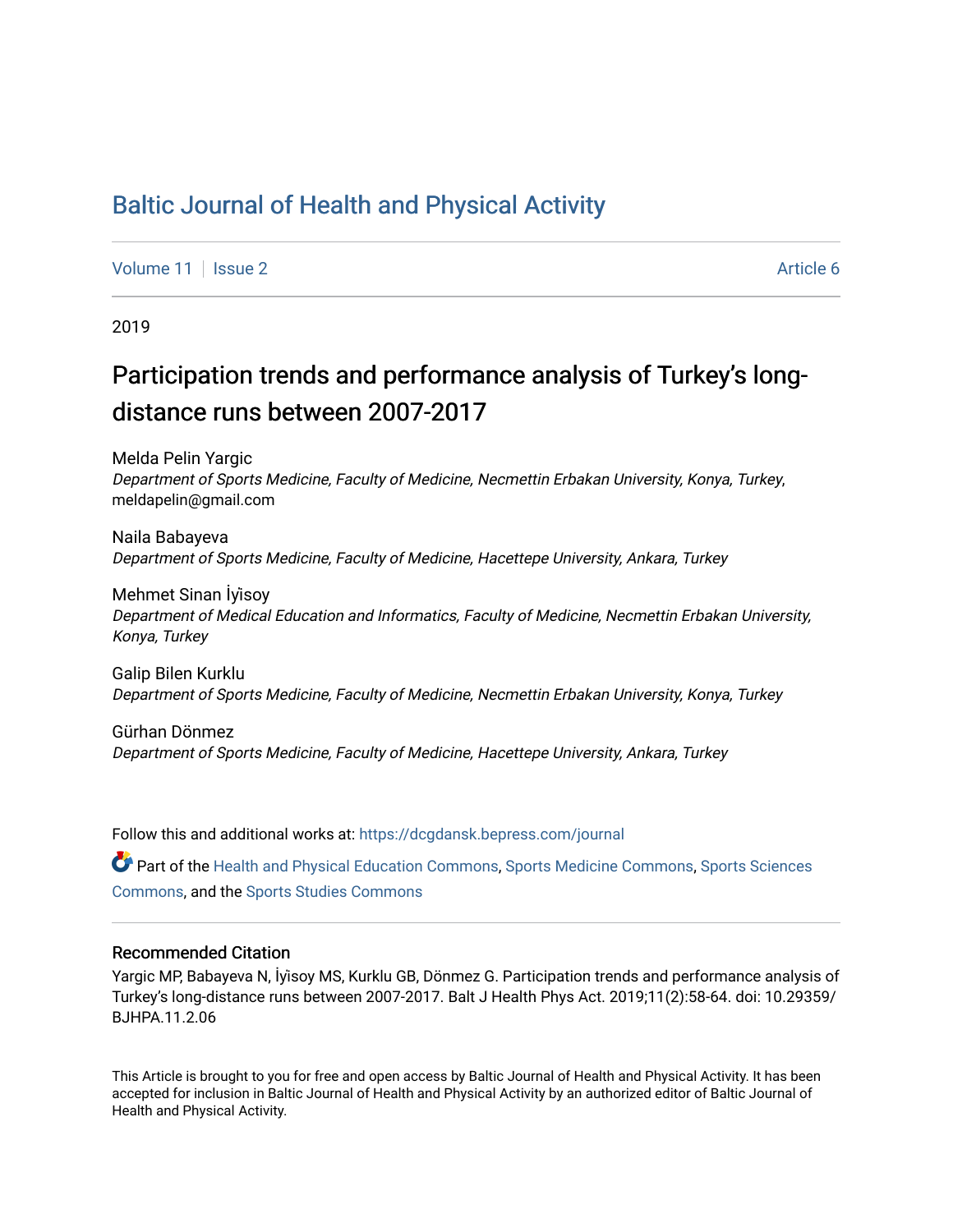### **doi: 10.29359/BJHPA.11.2.06**

**ORIGINAL** 

**Participation trends and performance analysis of Turkey's long-distance runs between 2007**–**2017**

**Authors' Contribution: A** Study Design **B** Data Collection **C** Statistical Analysis **D** Data Interpretation **E** Manuscript Preparation **F** Literature Search **G** Funds Collection

ſ

I

Melda Pelin Yargic<sup>1 ABCDEF</sup>, Naila Babayeva<sup>2 ABEF</sup>, Mehmet Sinan İyisoy<sup>3 ACDE</sup>, Galip Bilen Kurklu<sup>1 AEF</sup>, Gürhan Dönmez<sup>2 AEF</sup>

- <sup>1</sup> Department of Sports Medicine, Faculty of Medicine, Necmettin Erbakan University, Konya, Turkey
- 2 Department of Sports Medicine, Faculty of Medicine, Hacettepe University, Ankara, **Turkey**
- <sup>3</sup> Department of Medical Education and Informatics, Faculty of Medicine, Necmettin Erbakan University, Konya, Turkey

| abstract                     |                                                                                                                                                                                                                                                                                                                                                                                                                                                                                                                                                                                                                                                                                                                  |
|------------------------------|------------------------------------------------------------------------------------------------------------------------------------------------------------------------------------------------------------------------------------------------------------------------------------------------------------------------------------------------------------------------------------------------------------------------------------------------------------------------------------------------------------------------------------------------------------------------------------------------------------------------------------------------------------------------------------------------------------------|
| <b>Background:</b>           | Long-distance running events have gained more popularity worldwide over years. However, the number<br>of participants to such events, age and sex distribution of participants may vary by country.                                                                                                                                                                                                                                                                                                                                                                                                                                                                                                              |
| <b>Material and methods:</b> | We have investigated participation trends and performances of the finishers of three different courses<br>(15km, half-marathon, marathon) in two of the biggest running events in Turkey (the Antalya and Istanbul<br>marathons) between 2007-2017.                                                                                                                                                                                                                                                                                                                                                                                                                                                              |
| <b>Results:</b>              | Our results have shown that runners who completed the 15km course were the highest and marathon<br>finishers were the lowest in number each year. Among native runners, male participation in each distance<br>and event is higher than female participation. Native female marathon finishers increased only by 0.23%<br>in 6 years. In all distances, women run at a lower average speed than men each year. Between 2007-2017,<br>the mean average speed of women were 9.10km/h $(\pm 0.18)$ , 9.71km/h $(\pm 1.62)$ and 9.72km/h $(\pm 1.73)$ and<br>the mean average speed of men were 10.45km/h ( $\pm$ 2.02), 10.89km/h ( $\pm$ 1.83) and 10.40km/h ( $\pm$ 1.80) at<br>15km, 21km and 42km respectively. |
| <b>Conclusions:</b>          | An important sex gap was observed in participation in long-distance runs in Turkey, which is more<br>pronounced in marathons. Performance analysis showed that females' mean average speed is lower<br>than males' in all distances.                                                                                                                                                                                                                                                                                                                                                                                                                                                                             |
| Key words:                   | long-distance run, marathon, marathon participation, runner.                                                                                                                                                                                                                                                                                                                                                                                                                                                                                                                                                                                                                                                     |
| article details              |                                                                                                                                                                                                                                                                                                                                                                                                                                                                                                                                                                                                                                                                                                                  |
|                              | Article statistics: Word count: 1,976; Tables: 4; Figures: 2; References: 24<br>Received: February 2019; Accepted: May 2019; Published: June 2019                                                                                                                                                                                                                                                                                                                                                                                                                                                                                                                                                                |
| <b>Full-text PDF:</b>        | http://www.balticsportscience.com                                                                                                                                                                                                                                                                                                                                                                                                                                                                                                                                                                                                                                                                                |
| Copyright                    | © Gdansk University of Physical Education and Sport, Poland                                                                                                                                                                                                                                                                                                                                                                                                                                                                                                                                                                                                                                                      |
| Indexation:                  | Celdes, Clarivate Analytics Emerging Sources Citation Index (ESCI), CNKI Scholar (China National Knowledge<br>Infrastructure), CNPIEC, De Gruyter - IBR (International Bibliography of Reviews of Scholarly Literature in<br>the Humanities and Social Sciences), De Gruyter - IBZ (International Bibliography of Periodical Literature in<br>the Humanities and Social Sciences), DOAJ, EBSCO - Central & Eastern European Academic Source, EBSCO -<br>SPORTDiscus, EBSCO Discovery Service, Google Scholar, Index Copernicus, J-Gate, Naviga (Softweco, Primo<br>Central (ExLibris), ProQuest - Family Health, ProQuest - Health & Medical Complete, ProQuest - Illustrata: Health                             |

Sciences, ProQuest - Nursing & Allied Health Source, Summon (Serials Solutions/ProQuest, TDOne (TDNet), Ulrich's Periodicals Directory/ulrichsweb, WorldCat (OCLC) **Funding:** This research received no specific grant from any funding agency in the public, commercial, or not-for-profit sectors.

**Conflict of interests:** Authors have declared that no competing interest exists. **Corresponding author:** Corresponding author: Melda Pelin YARGIC, Beysehir cad 281. Meram Tıp Fakultesi Dekanlık Binası Spor Hekimliği AD,

Meram 42080 Konya, Turkey; phone no.: +90 332 223 67 93 (work), +90 507 606 95 86 (mobile); e-mail: meldapelin@ gmail.com **Open Access License:** This is an open access article distributed under the terms of the Creative Commons Attribution-Non-commercial 4.0

International (http://creativecommons.org/licenses/by-nc/4.0/), which permits use, distribution, and reproduction in any medium, provided the original work is properly cited, the use is non-commercial and is otherwise in compliance with the license.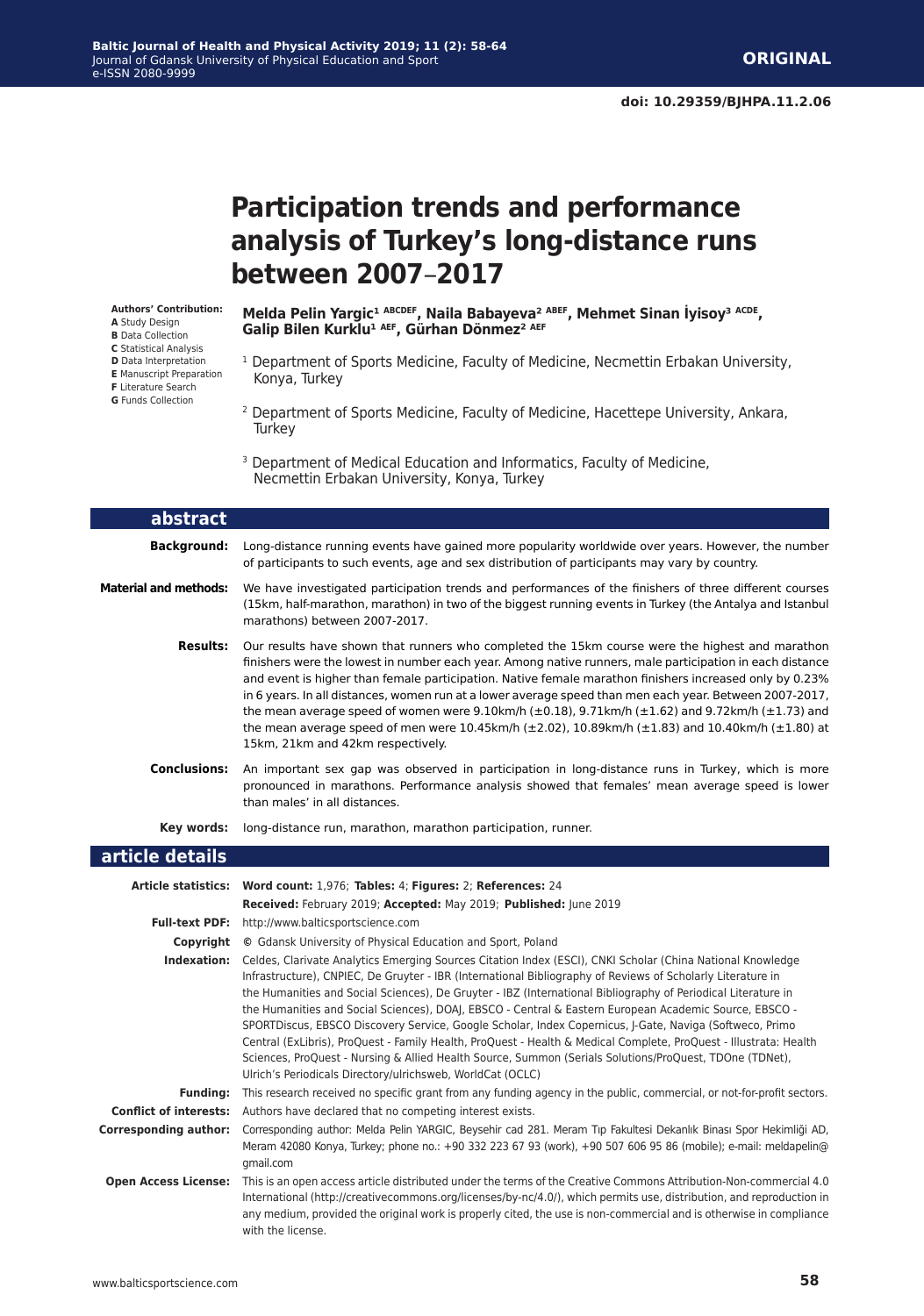## **introduction**

Over the past 15 years, there has been a huge increase in the popularity of all kinds of long-distance runs around the world [1, 2]. This is very pleasing in terms of public health because running has numerous favorable effects on human physiology [3]. Protective effects of running against coronary heart diseases were proposed as early as the 1970s [4]. Today it is well known that runners have 30–40% lower risk of all-cause and cardiovascular mortality compared to non-runners [3, 5].

For decades, running has been a popular sport among men, whereas women had been banned from competitive long-distance runs until the 1970s [6, 7]. Katherine Switzer completed the Boston Marathon despite the ban in 1967, this action was followed by other pioneering activities supporting women's distance running that lead to the International Olympic Committee's decision to sanction a women's marathon at the Los Angeles Games for the first time in 1984 [8]. Since then, female performances have improved, and sex differences in running a marathon have attracted scientific interest [9].

Participants of marathons are not only elite athletes, indeed an overwhelming majority of marathon participants are non-elites with a wide range of ages [10]. According to literature, the number of participants in New York City Marathon increased between periods of 1980–1989 and 2000–2009 from 170,523 to 350,919 [11]. In addition, in 1983–1999, at the same event, most of the participants were over 50 years old [12]. Like marathons, the popularity of half-marathons is also growing [13]. According to Zillmann et al. [14], in the last 20 years, the percentage of finishers in the United States increased by 73% in half-marathons and by 52% in marathons.

Although research shows that long-distance running events have been gaining more popularity over years [15], number of participants in such events, and their sex and age distribution may vary by country. Research on this subject is mainly focused on the USA and European countries' data [13, 15, 16, 17]. Generalizing the US- and Europe-specific data to the whole world can obviously lead to incorrect inferences. The purpose of this study was to contribute to this generalization by analyzing participation trends and performance of participants at long distance runs in Turkey over the years (2007–2017). In this context, we hypothesized that the number of participants in long-distance runs in Turkey has increased between 2007 and 2017, and the number of participants is not evenly distributed among sexes, with male participants constituting the majority.

## **material and methods**

The study was approved by Local Ethics Committee (no:2018/1335), with a waiver of the requirement for informed consent given that the study involved analysis of publicly available data and that the data would be used after being anonymized.

The Istanbul and Antalya marathons, organized on a regular basis for decades, are the two largest city marathons in Turkey. The Istanbul marathon has an additional 15 km course and the Antalya marathon has an additional half-marathon course. The results of these races are posted online at www. departiming.com and www.taf.org.tr. Participants who registered to a race but failed to complete for any reason (i.e., those who did not start, did not finish or were disqualified) were not included in this study. Information that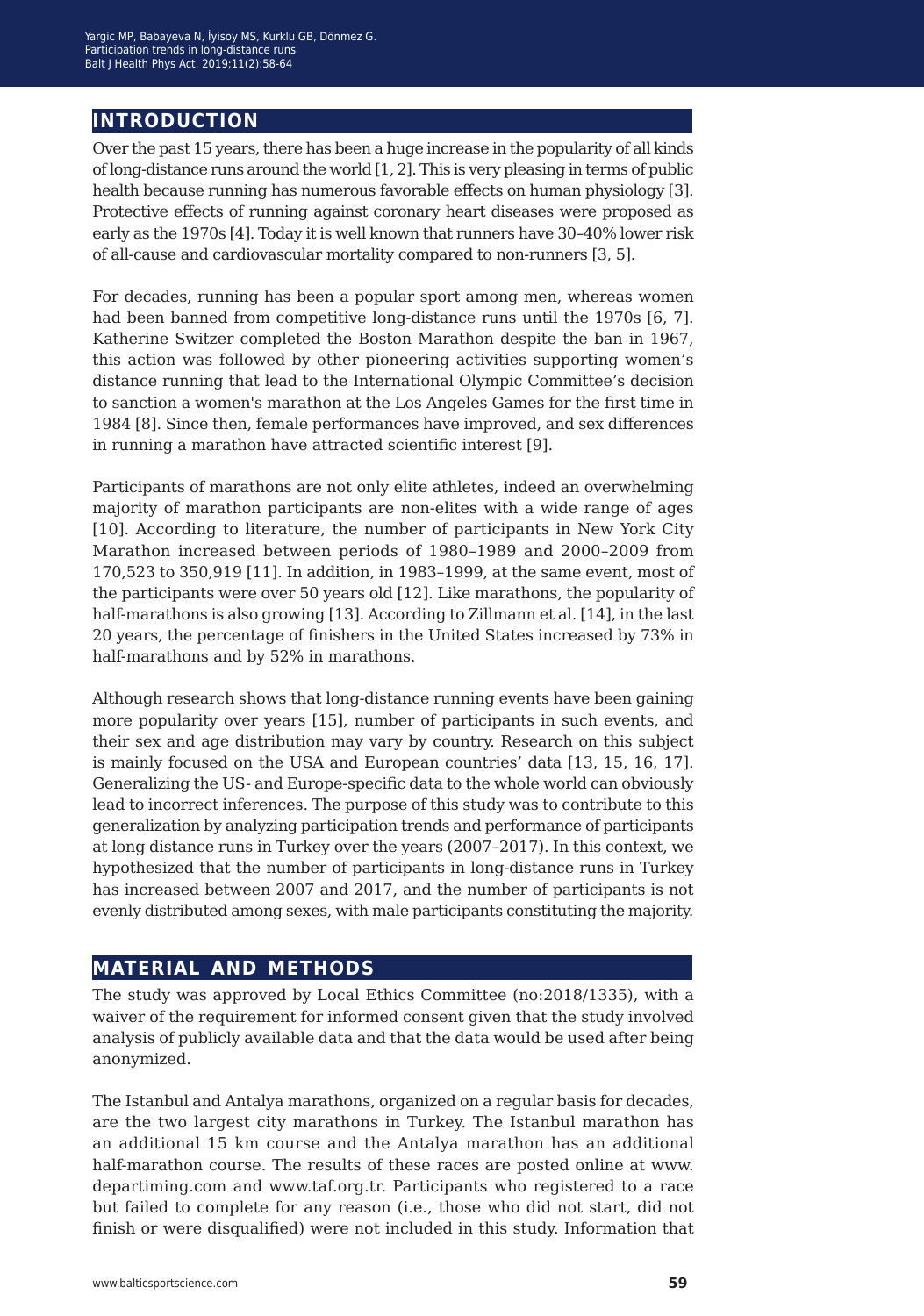is published online every year includes participants' age, name, nationality, sex and completion times. Results of the Antalya Marathon between years 2010–2017 and the Istanbul Marathon between 2007–2016 are within the scope of this study.

#### **statistical analysis**

Descriptive statistics are given, and mean ages of participants are compared using ANOVA (Analysis of Variance). SAS University Edition 9.4 software is used for calculations and the p value  $< 0.05$  is considered significant.

## **results**

The study includes records of 67,075 finishers. The number of native and foreign finishers of 15 km, 21 km and 42 km courses in the Antalya and Istanbul marathons from 2007 to 2017 are displayed on Table 1. The number of runners who completed the 15 km course were the highest among finishers of other courses and the number of marathon finishers were the lowest each year.

|      | <b>TUR</b> |       |         |                          | Foreign  |       |                          |                          |
|------|------------|-------|---------|--------------------------|----------|-------|--------------------------|--------------------------|
|      | Istanbul   |       | Antalya |                          | Istanbul |       | Antalya                  |                          |
|      | 15 km      | 42 km | 21 km   | 42 km                    | 15 km    | 42 km | 21 km                    | 42 km                    |
| 2007 | 1429       | 226   | ٠       | ٠                        | 327      | 368   | ٠                        | ٠                        |
| 2008 | 1112       | 229   | ٠       | $\overline{\phantom{a}}$ | 362      | 438   | ٠                        | $\overline{\phantom{a}}$ |
| 2009 | 1565       | 299   | ٠       | ٠                        | 666      | 610   | $\overline{\phantom{a}}$ | ٠                        |
| 2010 | 1710       | 314   | 604     | 131                      | 875      | 959   | 354                      | 249                      |
| 2011 | 2116       | 404   | 629     | 157                      | 931      | 1103  | 383                      | 263                      |
| 2012 | 2869       | 663   | 919     | 194                      | 1236     | 1640  | 264                      | 154                      |
| 2013 | 3502       | 837   | 1059    | 198                      | 1488     | 1950  | 272                      | 193                      |
| 2014 | 4146       | 1102  | 1282    | 182                      | 1720     | 2763  | 262                      | 107                      |
| 2015 | 3968       | 1110  | 1396    | 302                      | 1014     | 1673  | 161                      | 71                       |
| 2016 | 3889       | 1123  | 1602    | 250                      | 303      | 298   | 105                      | 59                       |
| 2017 | ٠          |       | 1582    | 259                      | ٠        |       | 75                       | 20                       |

Table 1. The number of finishers of 15 km, 21 km and 42 km courses across years in Antalya and Istanbul

Figure 1 presents the number of finishers at three different distances by sex and nationality. The 15 km race is run only in Istanbul, and the 21 km race is run only in Antalya; however, 42 km is run both in Istanbul and Antalya events. Therefore, Figure 1 shows the total number of finishers of 42 km runs in both events. Among foreign runners, an uptrend in participation is observed at every distance in both sexes until 2014, but a sudden decrease is observed after 2014 (Fig. 1).

When only native participants are taken into consideration, it is clearly seen in Fig. 1 that male participation at each distance and event is higher than that of females, and the increase in male participation is more striking. Table 2 shows the number of native male and female participants in 2010 and 2016 (2010–2016 is the widest overlapping year interval in which data for both the Istanbul and Antalya marathons are available). Although a modest increase in the percentage of native female runners is observed at 15 km and 21 km courses (12.96% and 4.7%, respectively), native female marathon finishers increased only by 0.23% in 6 years.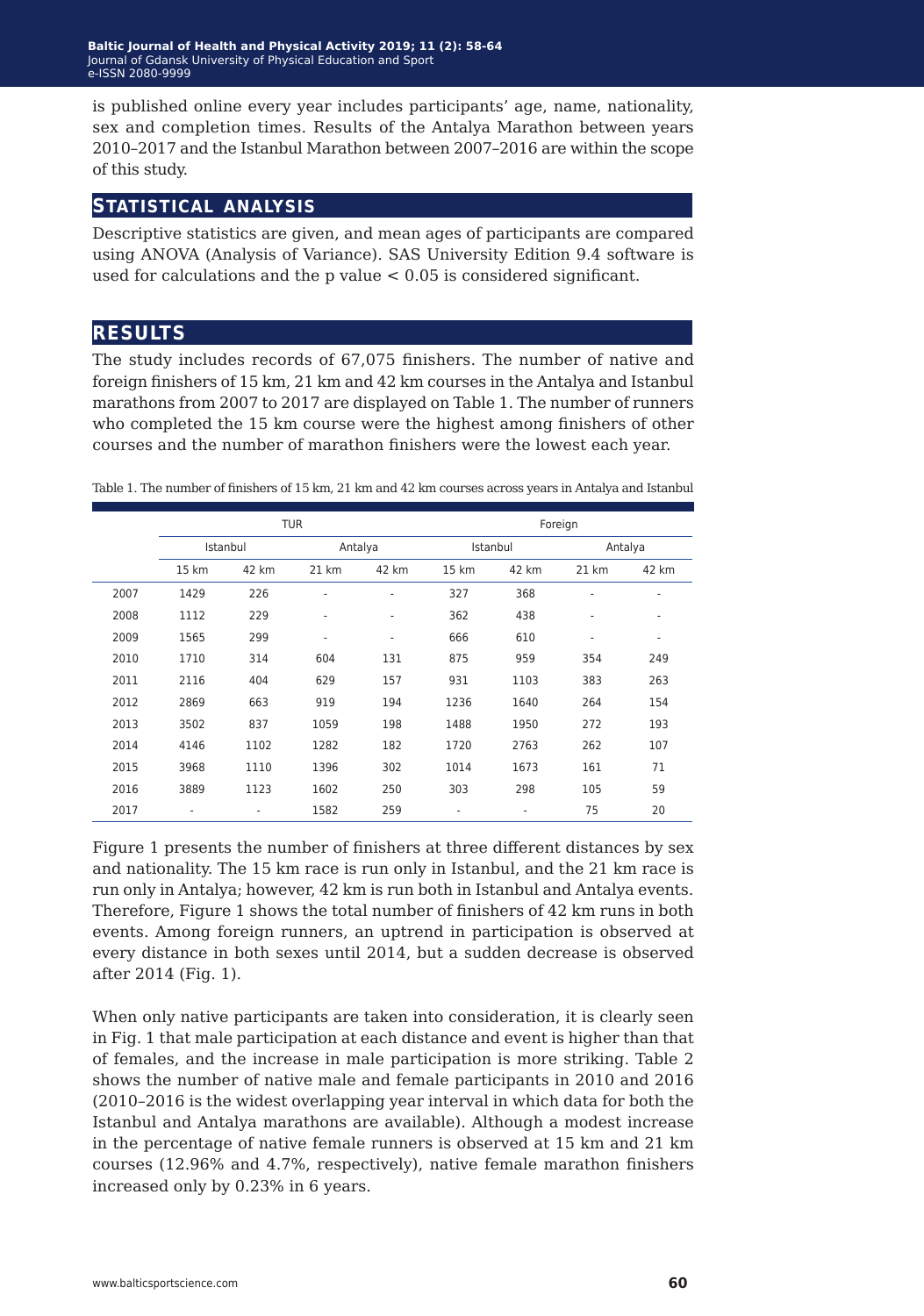

Table 2. The number of native finishers in years 2010 and 2016 at all 3 distances

|          | 15 km |      | 21 km |      | 42 km |      |
|----------|-------|------|-------|------|-------|------|
|          | 2010  | 2016 | 2010  | 2016 | 2010  | 2016 |
| Female   | 125   | 845  | 86    | 300  | 24    | 81   |
| Male     | 1304  | 3044 | 518   | 1282 | 415   | 1292 |
| Female % | 8.74  | 21.7 | 14.2  | 18.9 | 5.46  | 5.89 |

Mean ages of male and female finishers are significantly different at all three courses ( $p < 0.0001$ ). The mean age of male participants is higher at every distance. The difference between the mean age of male and female participants is at most 3.94 years at 21 km and at least 2.45 years at 15 km. Mean ages tend to be higher in longer distances, whilst male runners' mean ages in half and full marathons are similar (Table 3).

Table 3. Mean ages of all (native & foreign) male and female finishers in all distances

|           |       | Female        |          | Male             |               |          |  |
|-----------|-------|---------------|----------|------------------|---------------|----------|--|
| Age       | 15 km | Half-marathon | Marathon | $15 \mathrm{km}$ | Half-marathon | Marathon |  |
| Mean      | 38.19 | 40.01         | 41.31    | 40.64            | 43.95         | 43.88    |  |
| <b>SD</b> | 10.41 | 9.67          | 10.65    | 11.46            | 10.86         | 10.83    |  |

SD - standard deviation

Runners aged over 50 years are called master runners. The ratio of native master runners to all native runners is at its lowest among 15 km participants. Among 21 and 42 km finishers, this ratio is found quite approximate, intersecting several times over the years (Fig. 2).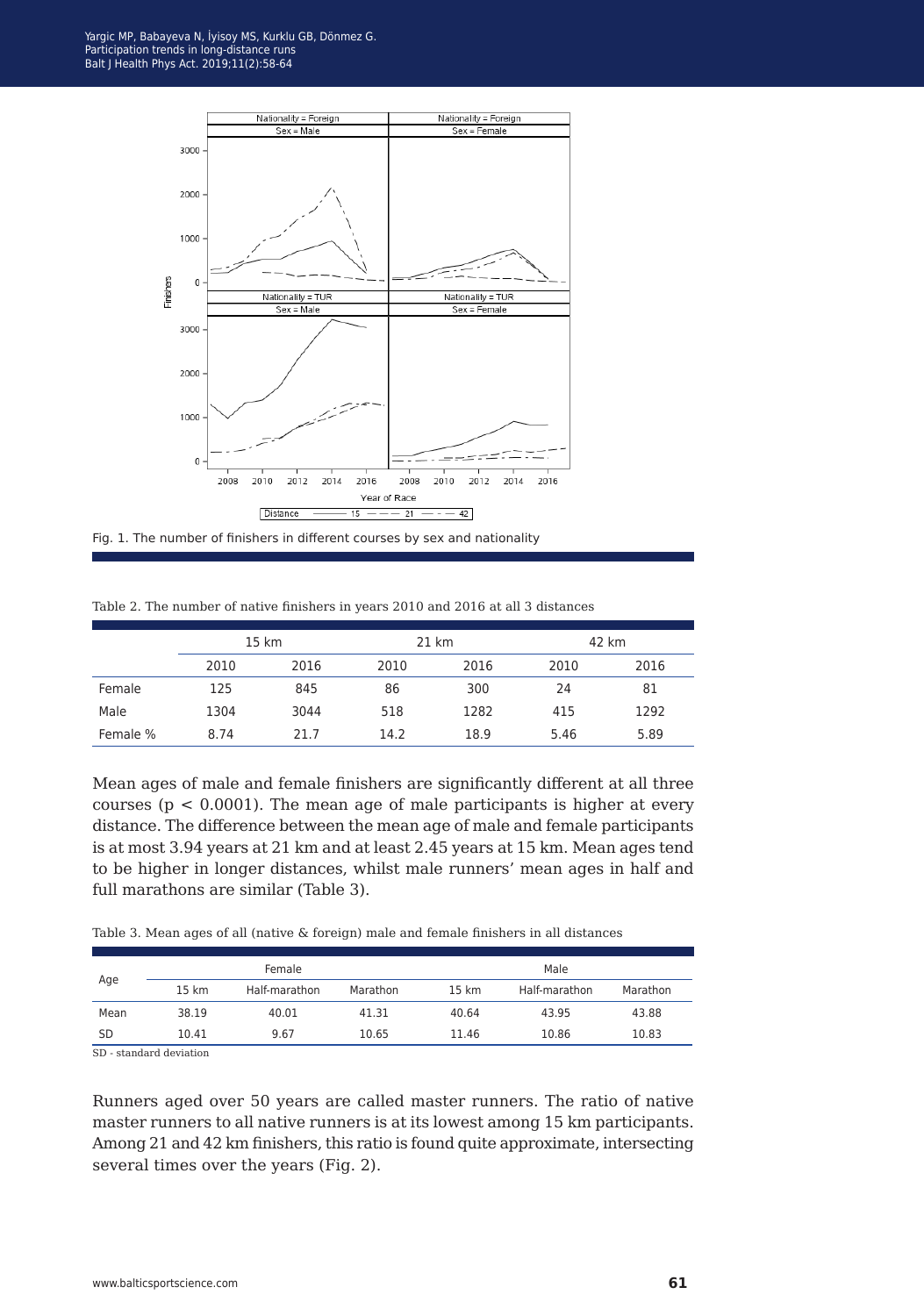



As seen in Table 4, the ratio of master runners to all runners is remarkably lower in females in all three distances, and this difference is more pronounced for native runners.

|       | ້    |         |       |         |  |
|-------|------|---------|-------|---------|--|
|       |      |         |       |         |  |
| 15 km |      | Female  | Male  |         |  |
|       | TUR  | Foreign | TUR   | Foreign |  |
|       | 7.83 | 21.08   | 20.25 | 31.65   |  |

Half marathon 11.13 27.42 29.33 44.33 Marathon 14.29 24.42 25.85 33.38

Table 4. The percentage of male and female master runners at all distances [%]

At all three distances women run at a lower average speed than men each year. When all years are taken into consideration, the mean average speed of women were 9.10 km/h ( $\pm$ 0.18), 9.71 km/h ( $\pm$ 1.62) and 9.72 km/h ( $\pm$ 1.73), and the mean average speed of men were  $10.45 \text{ km/h}$  ( $\pm 2.02$ ),  $10.89 \text{ km/h}$  ( $\pm 1.83$ ) and  $10.40$  km/h  $(\pm 1.80)$  at 15 km, 21 km and 42 km courses, respectively.

The maximum average speeds of men were higher than those of women in all years and at all distances. The overall maximum average speeds were 18.75 km/h, 16.95 km/h and 17.09 km/h for women and 20.86 km/h, 19.05 km/h and 19.29 km/h for men at 15 km, 21 km and 42 km courses, respectively.

#### **discussion**

Our study aimed to investigate the participation trends and performance of runners competing in the two largest long-distance running events in Turkey between 2007 and 2017. We found much higher attendance in 15 km courses than in half-marathons and marathons. This finding correlates favorably with that of Knechtle et al. [18], who reported that in Switzerland more runners participated in half-marathons than marathons between years 1999 and 2014. A further analysis in our study showed that the number of male participants increased each calendar year in every event and distance. In the period of 2003–2005, 65 half-marathons and 69 marathons were held in Germany. Men participated 4.85 times and 2.6 times more often than women in these races, respectively [19]. Between 2014 and 2016 at the Göteborgs Varvet, the largest half-marathon in the world, men participated in larger numbers than women in each age group [20]. However, in Switzerland, men-to-women ratio decreased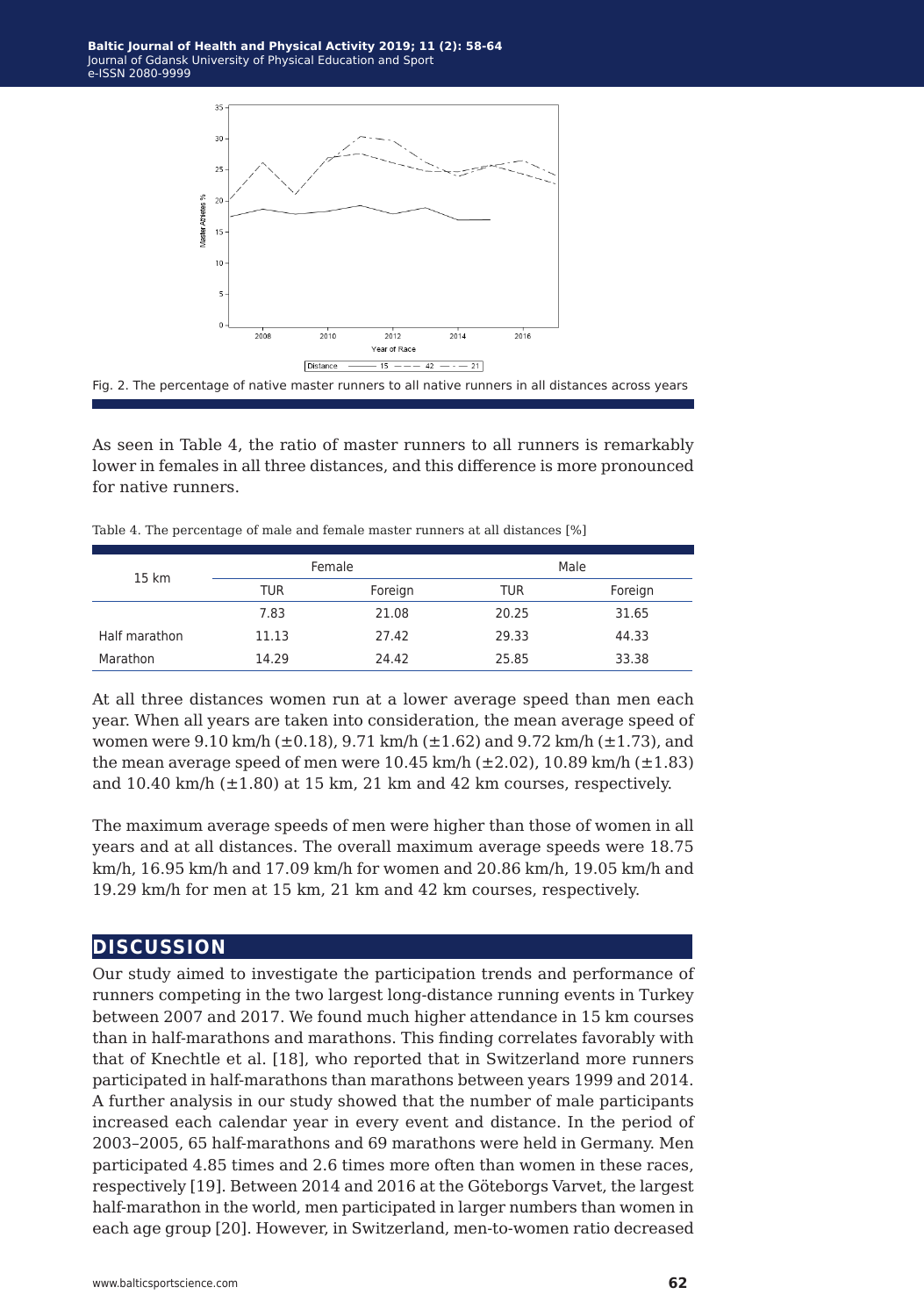significantly in half-marathons, but it remained unchanged for marathons [18]. At the New York City Marathon more men than women finished the race, but from 1980 to 2010, the men-to-women ratio decreased [21]. The striking result to emerge from our study is that the number of native women participants in marathons increased only by 0.23% in 6 years, whereas the sex gap in participation seems to be narrowing in 15 km and half-marathon courses. In 2014, female half-marathoners in Turkey were 20% of all halfmarathoners; this percentage was 29% in Switzerland. In the same year 20% of marathon finishers were female in Switzerland and only 7% in Turkey [18]. The male-to-female ratio in the New York City Marathon was 2.47:1 in 1999, and declined to this level from 5.6:1 in 1983. Female runners were roughly 28% of all marathon runners in the New York City Marathon in 1999 [15]. These findings strongly support the idea that female participation at long-distance runs varies remarkably from country to country. Our results also showed that the percentage of native female marathon runners and the rate of its increase are very low in Turkey when compared to several western countries.

Another surprising result is that the number of foreigners and native participants increased until 2014. Thereafter we observed a decrease in both groups, particularly in foreign men. Unfortunately, this might be related to numerous terrorist attacks that happened during this time [22].

We found that the mean age of male runners was higher than that of females at every distance. Our study shares a number of similarities with Nikolaidis et al. [23]. They stated that among participants who finished the New York City Marathon between 2006 and 2016, women were younger than men by 3.3 years on average. On the other hand, in the study by Hunter et al. [24], where the age difference between sexes during the Chicago (1998–2009) and London (2001–2009) marathons were analyzed, women were 2.5 and 2.1 years older than men, respectively.

In our study, participation of native master runners, aged above 50, was found to be the lowest at the 15 km course. During the period of 1983–1999, at the New York City Marathon, the number of master participants increased at a greater rate compared to their younger counterparts [15]. In contrast to the aforementioned study, the ratio of master runners-to-all runners in our study is significantly lower among female finishers than among male finishers at all three distances, and this difference is more prominent among native runners.

Women in our study were slower than men at all three distances. This finding is consistent with a study by Hunter et al. [21], where the finishing time of the first 10 men and women between 1980–2010 at New York City Marathon were analyzed. However, these findings differ from the results of Knechtle et al. [18], who reported that women were faster than men in both half-marathon and marathons that were held in Switzerland.

## **conclusions**

This research demonstrates an astonishing sex difference in participation in long-distance runs in Turkey. Although marathons are becoming more popular and the number of participants is increasing in general, this increase is not represented equally in both sexes. Participation trends of long-distance runs in different countries and the determinants of sex distribution of runners is a subject of interest. Sociological, economic and psychological factors that contribute to the differences in long-distance run participation trends raise curiosity and may be a subject of further research.